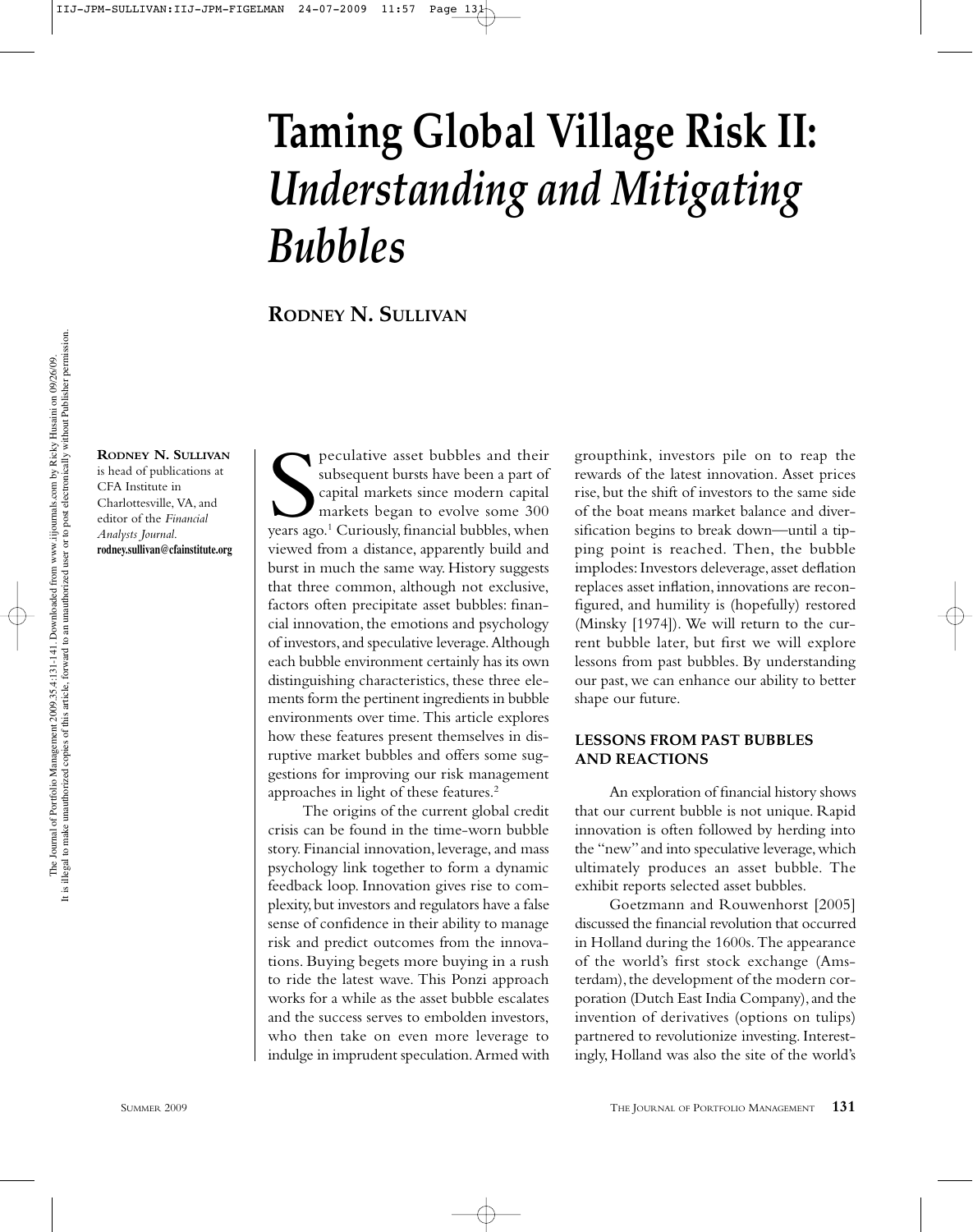# **E XHIBIT Bubbles in History**

| Event                                          | Percentage<br>Rise | Percentage<br>Decline | <i>Innovation</i>                                                   |
|------------------------------------------------|--------------------|-----------------------|---------------------------------------------------------------------|
| Tulips: Holland (1634–1637)                    | $+5,900$           | $-93$                 | Stock exchange,<br>Derivatives                                      |
| Mississippi Shares: France<br>$(1719 - 1721)$  | $+6,200$           | -99                   | Fiat money                                                          |
| South Sea Shares: Great<br>Britain (1719–1720) | $+1,000$           | $-84$                 | Fiat money                                                          |
| Stocks, Bonds: U.S.<br>$(1791 - 1793)$         | $+50$              | $-33$                 | Bank of U.S.                                                        |
| Stocks: U.S. (1921–1932)                       | $+497$             | $-87$                 | Communications,<br>transportation, open-<br>ended investment trusts |
| Real Estate and Stocks:<br>Japan (1965–)       | $+3,720$           |                       | Liberalization of<br>Japanese economy                               |
| NASDAQ Stocks: U.S.<br>$(1999 - 2000)$         | $+733$             | $-78$                 | Technology, media,<br>communications                                |
| Real Estate and Credit:<br>Global (1987–)      | $+260*$            |                       | New structured credit<br>vehicles                                   |

*Notes: Fiat money is paper money.*

*\*Change in S&P/Case-Shiller Composite-10 Home Price Index.*

*Sources: Knoop [2008], Goetzmann and Rouwenhorst [2005], and author analysis.*

first recorded asset bubble, the much-storied Dutch tulip bubble, often referred to as "tulip mania," during the years 1634–1637.

In the early 1700s, Scottish businessman John Law and the French government introduced an innovative financial architecture to solve France's financial woes. Among these innovations, Law introduced paper or fiat money to Europe. Law's contribution to bubble history came with the Mississippi Company. Exaggerating Louisiana's wealth, Law convinced France to convert its national debt into tradable equity shares in the formerly derelict Mississippi Company. The government, in return, granted the Mississippi Company monopoly trading rights to the territories of Louisiana. With the market awash in liquidity, the equity shares rose roughly 65-fold before ultimately collapsing. Law's conversion of paper into

money, together with other innovative financial engineering and Law's selling of shares in the Mississippi Company, precipitated a frenzy of speculation that ultimately produced the very first stock market crash, in 1720.<sup>3</sup>

At about the same time, the British fashioned the South Sea Company to mimic the success of the Mississippi Company in raising money for the government. The fate of the South Sea Company and the British market paralleled the experiences in France and culminated in the building and bursting of the famous South Sea Bubble. Interestingly, the Mississippi and South Sea bubbles were government-led events. They were initiated and supported by innovation, not in the private sector, but by the governments of France and England.

A look into the beginnings of the United States reveals another bubble event. Shortly after the Revolutionary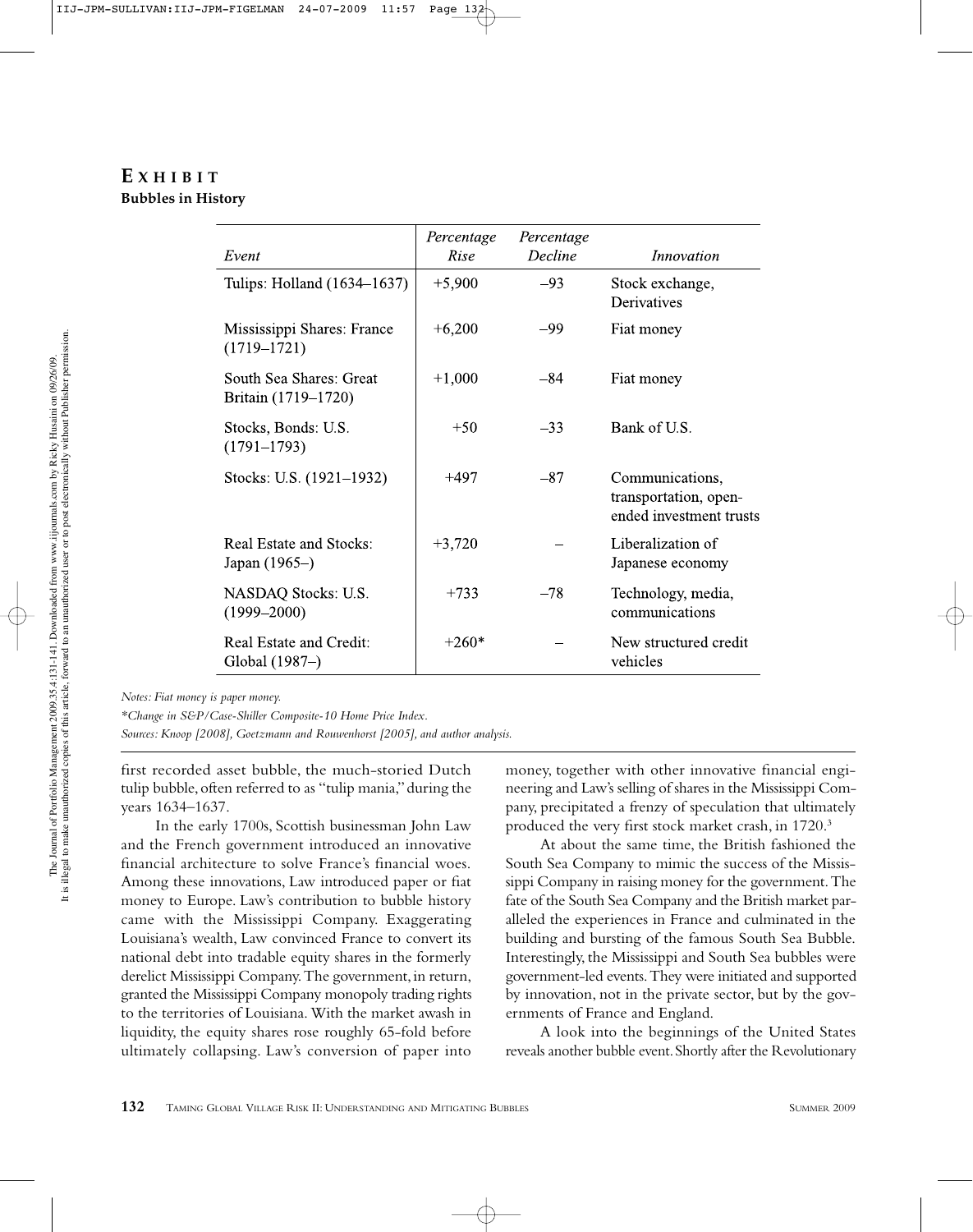War, a financial revolution put the United States on a growth trajectory that would eventually allow the country to flourish. In the short run, however, this innovation brought speculative fever and pain. The Bank of the United States, formed in 1791, was a semi-public national bank, an institution to safeguard all pecuniary transactions. It acted aggressively to restructure the U.S. debt built up during the war. The bank not only stimulated the economy but also enhanced the shaky credit of the government. The Federalists were for it; the Jeffersonians were against it. Within two months of opening, the bank flooded the market with its discounts (loans) and banknotes and investors eagerly participated in the sale, driving prices to lofty levels. Then, the bank sharply reversed course and called in many of the loans. This drain forced speculators to sell their stocks, and when the largest speculator went insolvent in March 1792, the short-lived market paralysis known as the Panic of 1792 occurred.<sup>4</sup> The bubble and panic were remembered for many years by opponents of the bank and eventually led to its demise in 1811.

The three common ingredients of financial innovation, investor emotions, and speculative leverage can easily be discerned in more recent times. Consider the U.S. equity market bubble during the "roaring" 1920s. Innovations that took place during this era included rapid developments in utilities (telephone and electrification), transportation (automobiles), and finance (open-end mutual funds). In many ways, the rapid innovation that describes the early part of the 20th century in the United States parallels that of the late 20th century, which is defined by innovations in internet/technology, media, and telecommunications (sometimes known as the TMT bubble). Both periods were defined by the building and bursting of an asset bubble built on the back of widespread technological innovation, leverage (equities were speculatively leveraged by unrealistic future earnings expectations), and the mass psychology of a new economy that was believed could not falter.

The reaction to the crash of 1929 that followed the 1920s bubble was a plethora of financial market legislation. After examining the causes of the crash, the U.S. Congress set to work passing laws meant to prevent its recurrence. The Securities Act of 1933 directly addressed various fraudulent practices in the marketplace, and the Glass–Steagall Act of 1933 created deposit insurance for commercial banks and sought to reduce speculative securities activity by, in part, erecting a wall between commercial banking and investment banking activities.5

The Securities Exchange Act of 1934 created the Securities and Exchange Commission to oversee the securities industry. From these activities, it is evident how the enormous cost of systemic risk on society dominated the mindset of the public and prompted the demand for aggressive legislative reforms.

The markets in the 1980s also experienced great innovation in the form of portfolio insurance and program trading.<sup>6</sup> The initial success of the newly developed constant proportion portfolio insurance (CPPI), coupled with the technological innovation of program trading, bred imitators. CPPI purportedly guaranteed portfolio values by insuring against market declines, but eventually herding into these products caused a breakdown in market diversity and the markets wobbled. The interaction of the widespread use of CPPI and program trading caused a vicious systematic feedback loop—initial selling off begat more selling off and a rapid decline ensued. Ultimately, the panic and market decline was short lived, although deep, with markets declining some 20% in a single day. The intense, painful sell-off in October 1987 is not considered a bubble, but the crisis might have been much more severe. The rapid response of the Federal Reserve Board (FRB) to pump liquidity into the markets limited any systemic effects, but also entailed the long-term consequence of moral hazard. Indeed, after such market intercessions were repeated by the FRB in subsequent crisis situations, the hazard earned the moniker "the free Fed put," meaning that the FRB would not allow anything to go wrong with the economy or with capital markets.<sup>7</sup>

Another market crisis arose from the increasing prominence of the lightly regulated hedge fund industry during the late 1990s. In this case, investors and regulators underestimated the impact and complex dynamics produced by the rapid expansion of hedge funds. An example is the initial success and eventual collapse in 1998 of Long-Term Capital Management (LTCM). As with many hedge funds, LTCM operated with little transparency and used significant amounts of leverage. In addition to the huge implicit leverage of its equity book, ultimately LTCM's balance sheet leverage reached some 100 to 1 (Lowenstein [2000]).

In this situation, the FRB rushed to organize a consortium for a preemptive strike against a hedge fund so highly leveraged its solvency threatened the entire financial system. Observers agreed that the eventual bailout of LTCM was necessary to avoid significant ripple effects and disruptive financial panic.8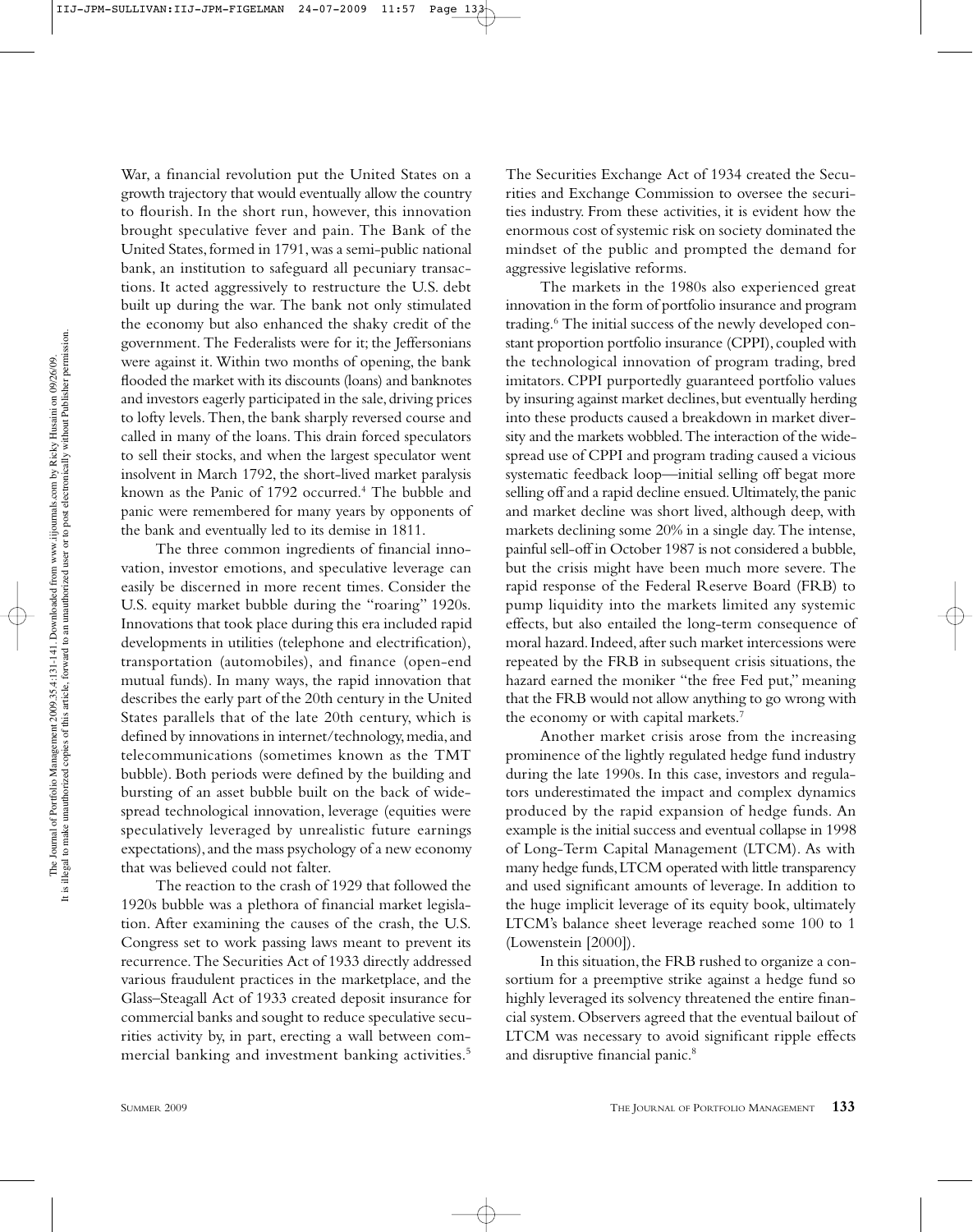#### **LESSONS FROM THE CURRENT FINANCIAL CRISIS**

The recent market bubble had all the ingredients that have historically combined to form market bubbles. It was characterized by innovative and overconfident lenders crowded around the table to package mortgage loans and overconfident investors speculating on real estate asset prices. Easy credit was facilitated by easy monetary conditions, and weak regulatory oversight allowed systemwide excess in borrowing and risk taking. A self-reinforcing *positive* feedback loop ultimately led to a self-reinforcing *negative* feedback loop and ensuing risk cascade. The new product structures and imprudent risk taking expressed through speculative financial leverage combined to put us in the mess we now find ourselves in. Let's now explore the interplay of innovation, psychology and leverage with more discussion of the current crisis as illustration of these factors.

#### **LESSONS FROM INNOVATION**

In recent years, we have witnessed a great wave of innovation in financial markets and products. Typically, the innovation has been driven by the desire to affect risk bearing (by reducing, sharing, or transferring it), the desire to improve market pricing, or simply investors' hunger for higher returns. We do not want to eliminate or pull away from beneficial innovation.9

But as is clear in current and prior asset bubbles, many innovations fail to deliver on the promises made on their behalf. They perpetuate excessive risk taking by masking it and spreading it around rather than mitigating it. If a new financial product obscures information, that innovation may not reduce risk or the occurrence of risk, but may actually, instead, multiply risk in the system. Consider the massive degree of systemwide complexity, leverage, and concentrated risk created by the recent introduction of sophisticated structured credit products. These products purportedly conquered risk, but they were so complex that, in reality, few understood them or their riskiness.

Part of the surge in structured credit products came from the success of government-sponsored mortgage entities in issuing mortgage pass-through securities over the past 40 years, which confidently led to new structured mortgage services.10 Using technological advances, investment banks and other parties developed new ways of securitizing mortgages through such structures as collateralized debt obligations (CDOs) and structured investment vehicles. The market for credit default swaps (CDS) as insurance against the failure of CDOs and corporations also grew rapidly.<sup>11</sup> Access to mortgage credit also widened. The introduction of subprime mortgages facilitated mortgage lending to a group of borrowers who were previously ineligible for loans. This widening pool of borrowers led, however, to a cycle of home price inflation. Members of the U.S. Congress even encouraged the expansion of the subprime mortgage sector (*WSJ* [2008]). Lenders used the new tool of financial engineering to create weaker and weaker mortgages. Indeed, subprime mortgages became increasingly popular CDO ingredients. Mortgage *lending* thus became increasingly separated from mortgage *investing* and left the mortgage originator with little incentive to pay attention to the creditworthiness of borrowers. Taken together, these activities, practices, and trends spurred enthusiasm among investors and dispersed the risk broadly across the financial system (not to mention producing a glut of housing). But financial markets do not obey the laws of mathematics and an overly zealous Congress.

Like all good things run amok, the success of innovative mortgage securitization went beyond the point of societal value. The straightforward securitization of home loans, used properly, supports worthy public goals. But recent mortgage securitization created imprudent product structures with layers of complex securitization and lax lending standards—all features that exacerbated the real estate bubble. These overly complex and opaque structures should have been received with great skepticism.

Innovation in CDOs obscured rather than clarified who was taking on what risks. In risk sharing, the risks of two parties combine to offset each party's risk (Jacobs [2009]). So, risk sharing parses risk by dispersing it throughout a system. For instance, a residential mortgage with, say, a 75% loan-to-value ratio suggests that the borrower and lender together share the risk of a price decline in the house. This risk-sharing arrangement must be distinguished from risk *shifting*, which can actually lead to the unintended consequence of propagating risk in the system. Contrary to widely held views, those structured mortgages with a 100% (or higher) loan-to-value merely shifted risk from one party to another. Such residential mortgages, by design, included an embedded option that shifted the risk of a decline in the value of the home from the borrower to the lender. Those borrowers with residential home mortgages having high loan-to-value ratios can, in the event of a decline in home prices, simply walk away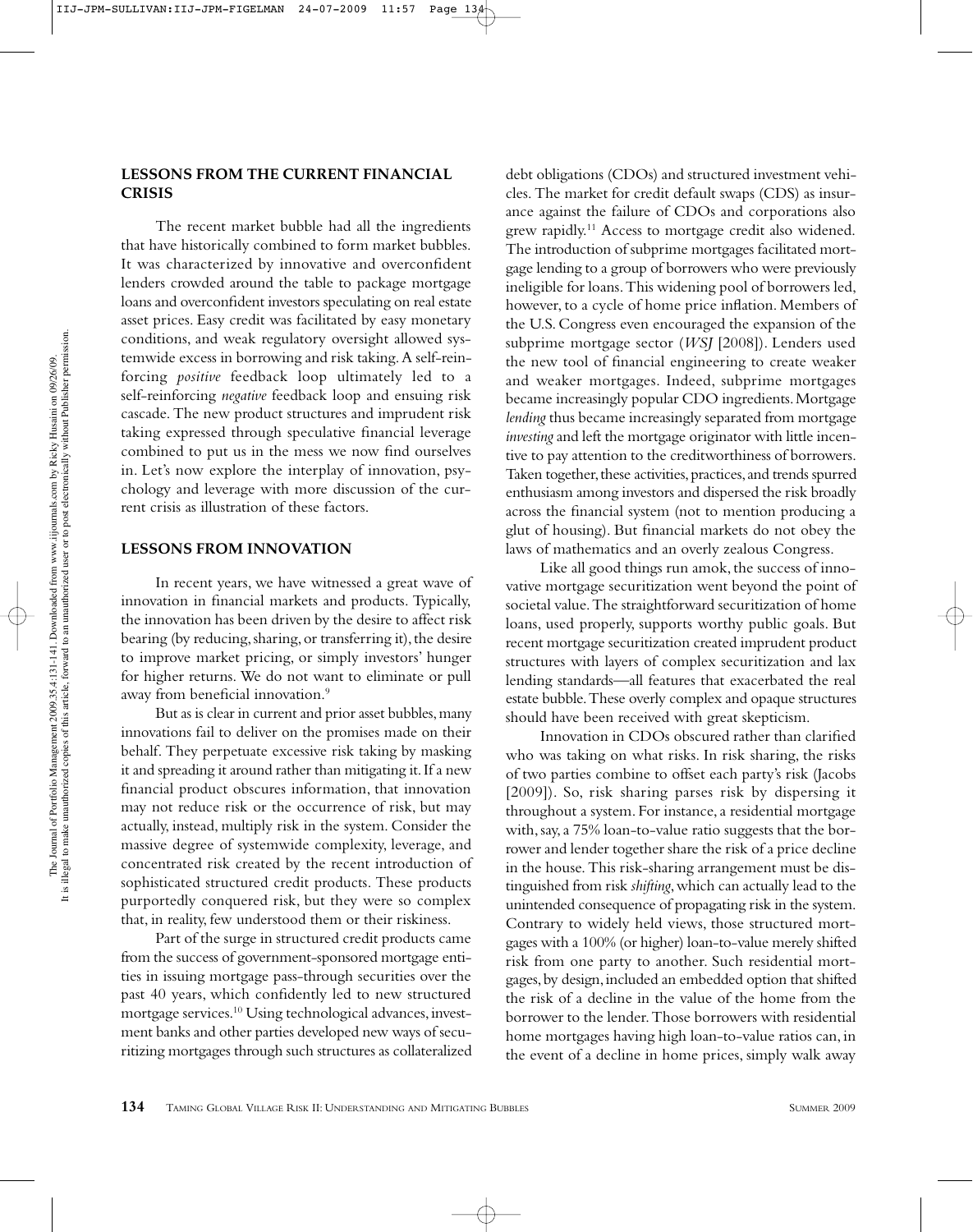from the property and "put" the home back to the lender.12

The interconnections between innovation and the regulatory framework are important in our understanding of the genesis of asset bubbles. We cannot know ahead of time how the economy will absorb a shift in technology or structure associated with innovation. Consider again the pooling of residential mortgage-backed securities by government-sponsored enterprises (GSEs) into ever more complex structures. The impact of those innovations and the dynamics they created were not well understood by either regulators or users. Regulation always lags innovation. Regulators respond to market dynamics and new institutions and technologies as they evolve and grow. Such lags, sometimes combined with lax regulation, provide opportunity for some users to stretch innovations beyond their initial and prudent intended use.

And as for users, rarely are such innovations fully stress tested in regard to their economic impact in advance of their commercial application. Moreover, complexity obscures risk and diminishes an investor's ability to understand the degree of risk to which they are exposed. Making matters worse, investors fear admitting ignorance and too often lack the will to admit the emperor is wearing no clothes. Indeed, the implications and ultimate uses of innovative products and institutions may not be fully understood even by their creators, confounding the market's ability to comprehend fully the innovations' risk-associated effects.13

In short, the complex innovations of recent years have increased macroeconomic unknowns, making the management of risks by both regulators and investors inherently challenging. Therefore, whereas recent innovations were an important agent of financial growth, they ultimately contributed, ironically, to financial instability a "Minsky moment."

In the repackaging of home mortgages, the financial products—although promoting tremendous growth of the sector—allowed and encouraged erosion in residential mortgage lending standards. The growth in mortgage structures, in turn, promoted expansion of new, complex structured products with poor transparency. According to the Bank for International Settlements, the notional amount of CDSs grew from a trivial amount early in this decade to some \$45 trillion in notional value by the end of 2007. Similarly, subprime originations tripled from about \$200 billion in mid-2003 to more than \$600 billion in 2005, when they accounted for approximately 20% of all new residential mortgages, up dramatically from the historical share of this sector of around 8%. A major contributor to the rise was overconfidence on the part of investors in their abilities to predict outcomes on the basis of complex risk models that were built on the consistently rising home prices of the prior decade; the models apparently ignored periods of falling real estate prices.<sup>14</sup>

Although not all innovations are considered complex, many certainly seem to be constructed with the notion of "the more complex, the better." But complexity may disguise and amplify the true degree of financial risk. For example, consider the byzantine nature of some exotic securitized CDOs. By placing a variety of asset-backed securities into a single pool, CDOs purportedly reduce risk via diversification. Diversification can, indeed, reduce risk, but in recent years, the ingredients of the CDO tranches were obscured and presented as of higher quality than dictated by economic reality.15 Rather than diversifying risk, such pooling merely concentrated risk in the "toxic waste" tail of the return distribution.

A final point regarding innovation—too many financial innovations are designed with the seller in mind rather than the user. The problem is akin to that of the misalignment between the interests of agents and their principals. Consider how rating agencies, the guardians of risk assessment, fell short in their due diligence responsibilities to principals. Many seller-motivated products are, even at best, overly sophisticated and complex and, therefore, almost always hamper an investor's ability to accurately assess risk. At the sleaze end of the spectrum, the seller misrepresents the investment risks. The result is high uncertainty about how markets will react during crises.

## **LESSONS FROM INVESTOR PSYCHOLOGY**

These effects of innovation are compounded when combined with another key ingredient in bubbles—the psychological makeup of investors. The success of innovation brings imitators seeking to achieve similar success. Investors (wrongly) convince themselves that they fully understand how the innovation works (exhibiting *overconfidence*) and *herd* into the newfound success to "get a piece of the action." Success encourages more imitators, and with investors basing their investment decisions on prior success, the cycle continues. The euphoria is grounded in a false belief, however, that prior success is predictable and will continue into the future.16 Not only investors but also regulators develop a false sense of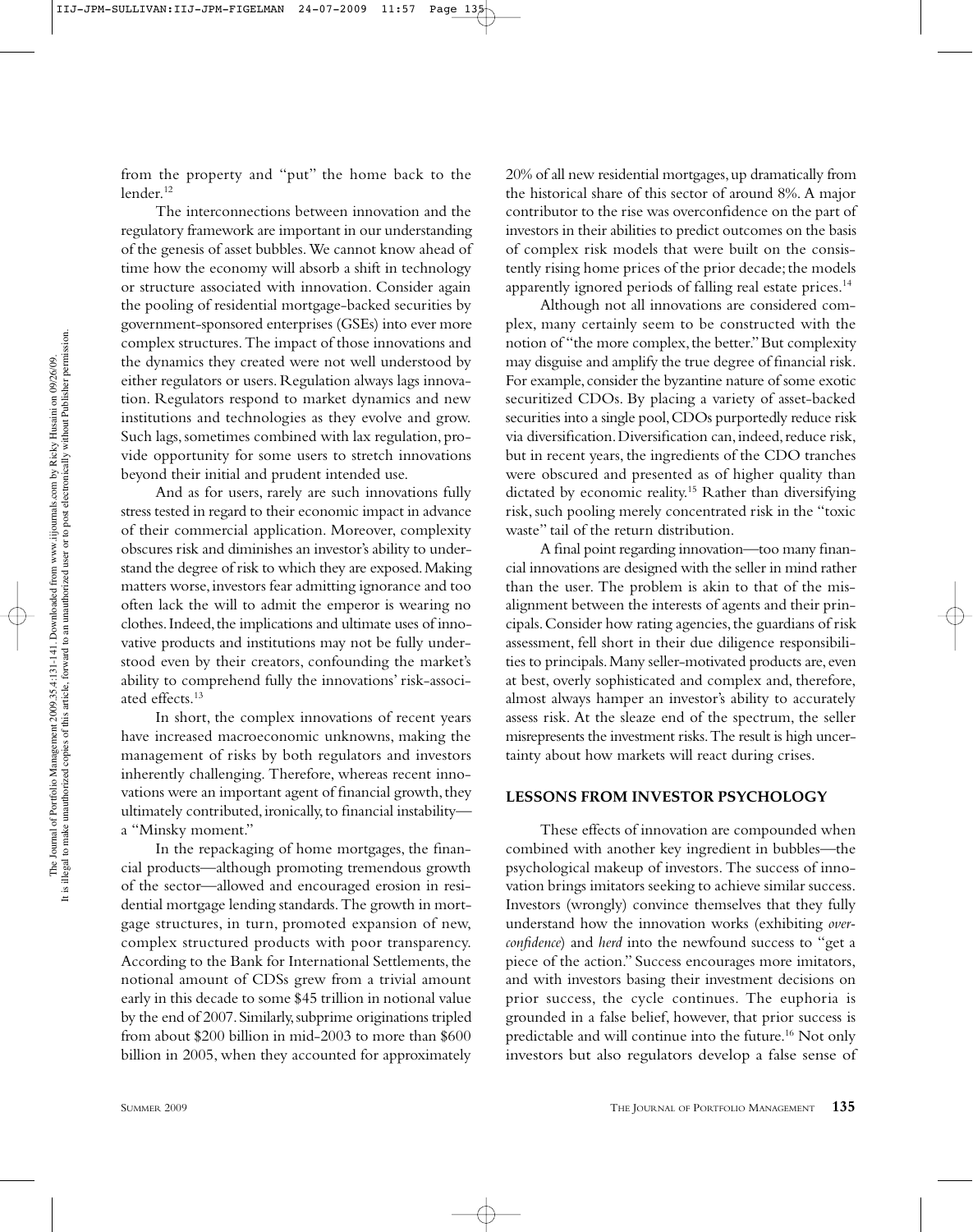confidence in their ability to predict outcomes related to the use of innovations.

The initial success of innovations, therefore, engenders overconfidence and complacency and feeds herding behavior. Under the charm of groupthink, investors transfer success into speculation. A widening pool of speculators is made possible by investors providing the necessary credit and liquidity for a cycle of price expansion.

With continued speculative herding, risk becomes concentrated in a narrow set of market sectors. When concentration trumps diversification and herding displaces individual judgment, markets become unbalanced and disrupted. The bubble becomes larger but also thinner.

#### **LESSONS FROM LEVERAGE**

To make matters worse, investors, in their efforts to enhance returns from the newfound "sure thing," contribute the third key ingredient to the bubble—speculative leverage.17 Excessive economic leverage factors prominently in market meltdowns.

Not that risk and leverage are evil twins. Risk taking and leverage are required ingredients in a prosperous capitalistic system. Risk taking often takes the form of leverage. Think of our fractional reserve banking system. This system allows credit expansion and demand deposit accounts that trade at the buck. This works well as long as everybody doesn't want all their cash at the same time.

As such, leverage is not possible without liquidity. As discussed in Sullivan [2008], the availability of liquidity is mostly determined endogenously by profit-seeking financial intermediaries or liquidity providers that exist outside of the direct purview of the central bank. These intermediaries compose the so-called shadow banking system that consists of unregulated levered intermediaries seeking profit and risk. Consequently, the system is financially fragile and volatile.

The pool of risk capital driven by this shadow banking system therefore oscillates with the ebb and flow of liquidity. In this sense, market liquidity relies on the faith of the financial markets. Increased risk appetite among investors facilitates greater liquidity via easing credit conditions. This chain of events precedes a willingness to underwrite greater risk and increasing financial leverage via investment vehicles such as CDOs, SIVs, and the like.

And as we've seen, liquidity can dry up with startling rapidity depending solely on the market's tolerance for risk. In the case of a sudden, systematic reduced risk appetite, the ensuing liquidity withdrawal precipitates forced selling that can affect prices negatively and can create a self-reinforcing cycle—a downward Minsky-type spiral of delevering and collateral-related liquidity seeking by levered investors.18 Hence, market instability can quickly erupt into a high-intensity risk-aversion storm. A seemingly minor economic shock may become severely destabilizing, joined by a run on the shadow banking system—and risk.

Consider how problems in one corner of the U.S. market spilled over into other completely unrelated corners; from subprime mortgages into the entire fixedincome market, and then into the equity market, and then into the global economy. The extent of the propagation relates to the confluence of risk, leverage, liquidity, and the interconnectedness of the financial system. Leveraged risky positions impacted by a sudden reduced risk appetite results in the need to liquidate in a market that cascades downward in price as liquidation orders rise and liquidity providers diminish.

#### **POP**

Alas, all bubbles—past, present and future—eventually collapse under their own weight. The bubble grows thinner and thinner until eventually it must pop. Initially, a few investors sell, causing prices to fall. Levered investors must sell assets to meet margin calls. Pessimism replaces exuberance in the herd as more and more investors sell and deleveraging ensues. A downward price spiral follows as investors rush to get rid of ill-fated assets and to meet lenders' demands. Asset deflation may then spread into other market segments, even affecting safe assets as investors seek to pay off outstanding liabilities. Thus, the bubble may spill over into the real economy. A seemingly isolated event that began in the financial sector evolves into a systemic crisis. In this way, the partnership of financial innovations with leverage and overconfident investors is particularly troublesome.19

#### **FROM LESSONS TO CRISIS MITIGATION**

Einstein purportedly commented that "today's problems cannot be solved by thinking the way we thought when we created them." New, robust ideas—not provisional and makeshift—are clearly needed to ensure a more stable economy. Lessons from the past and present crises, however, can serve as a solid foundation to build a better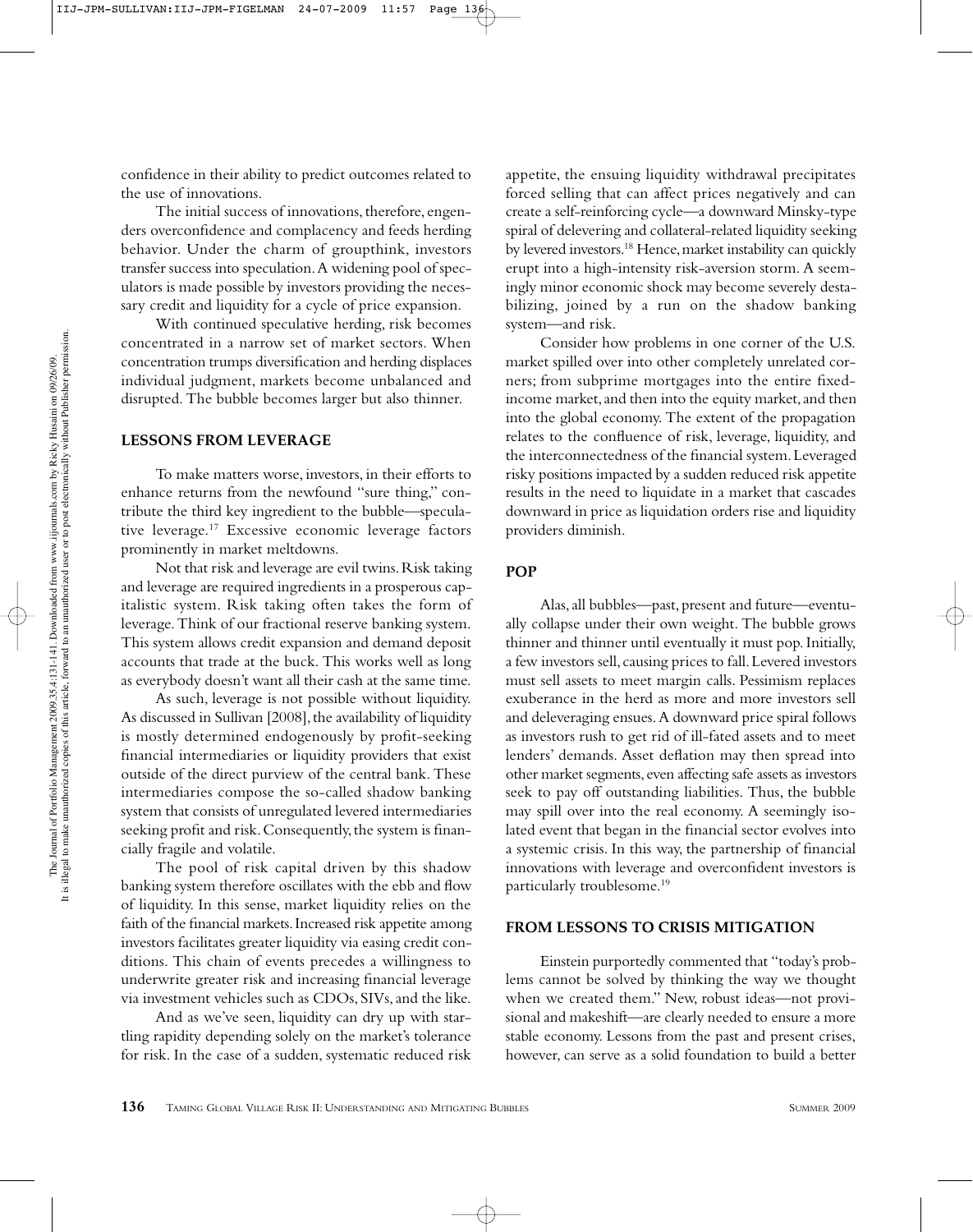way forward. Recent events underscore that we must avoid crises that undermine the entire financial system. The market regulatory framework in free-market countries is built on the premise that government is an important auxiliary overseer of capital markets, though not a substitute overseer. The private sector must assume primary responsibility for investment oversight and must begin with the principle of ethical dealing. In the realm of financial markets, public policymakers have three principal objectives: financial stability, investor protection, and market integrity (Bernanke [2007]). For success in its regulatory role, oversight agencies must aim to reduce the frequency and severity of global asset bubbles and banking crises. The primary goal is to preserve the benefits of innovation, while ensuring a fundamentally sound financial system. Additionally, investors must be allowed to bear the consequences of their risk decisions; the discipline of markets is powerful. Of course, the tug of war between innovation and safety can never be won by either side. Policymakers, therefore, will not be able to completely prevent financial shocks and periodic bouts of damaging financial instability, but a global regulatory framework with agencies working together would come closest to achieving such a goal.

New, complex products and institutions have increased in importance in recent years but have been left largely unregulated. The globalization of finance has added to the complexity and reach of these innovations. These developments have critical implications for how we go about putting in place a robust regulatory framework. In light of the scope of changes and events, a focus on the structure and design of regulation in broad terms, not a narrow focus on a single asset class or institution makes sense. A broad focus will allow us to scan the whole market to suggest where problems may occur. A focus that is too narrow, such as on a single asset class (e.g., CDS) or institution (e.g., hedge funds) in an attempt to pinpoint the source of riskbearing problems will be ineffective in our complex, globally integrated, and dynamic markets. A broad focus on risk bearing associated with the agents of bubbles mass sentiment, leverage, and innovation—is required.

With regard to innovation, we need first to recognize that market risk is the financial equivalent of energy.<sup>20</sup> That is, like energy, risk cannot be *eliminated* via financial engineering. Yes, we can shift risk, move it around, and even share it through financial alchemy, but once created, risk cannot be eliminated. Nevertheless, many financial innovations are purported by their inventors to squelch risk. Consider how the innovation of slicing up CDOs gives the appearance that risk has been eliminated through diversification when it has actually been concentrated in the tail of the distribution (e.g., a toxic credit tranche). A cynic would see that much of financial innovation enriches the innovators at the expense of investors.

Combining the complexity and reach of modern financial innovations with a rigid regulatory framework that is ill equipped to handle the complex, dynamic nature of innovations increases the risk in the system by injecting additional unknowns into market dynamics. A dynamic global economy requires a dynamic global policy and oversight framework.

Moreover, because constant tension will always exist between the innovative forces of free markets and control by regulators, regulation should not try to eliminate future financial market progress by narrowly looking in a rearview mirror. Though understanding prior economic crisis is vitally important, investor safety cannot be achieved by regulation that simply invokes a stringent set of rules and guidelines based on hindsight alone.

Instead, policymakers should endeavor to put in place a wise, *principles-based* regulatory framework rather than a rigid rules-based framework. The system must be flexible and proactive enough to cope with not only past issues, but future issues, and it should use common sense and judgment. In this form, regulation will have a chance to adjust to complex adaptive markets and the fragile interconnections of new forms of risk-bearing innovations. Such a regulatory framework, and the will on the part of global regulators to implement it fully, may be imperfect but should foster promising *prudent* innovations.

As noted earlier, much of the current regulatory framework was put into place subsequent to the market crash of 1929. This framework is due for reform. If a revamping is to be carried out, we should base our regulatory structure largely on a careful assessment of the causes of asset bubbles and should erect a framework for containing systemic risk. The intention is to reduce market complexity rather than layering on additional regulations that may actually increase market complexity. At the international level, critical elements are consistency and mutual reinforcement among policies.

In light of these goals, policymakers must frame their efforts broadly to simplify and clarify the machinery of the market including risk-bearing innovative products, institutions, and assets. Special vigilance must be given in regulations to limiting opaque innovations and firm structures $21$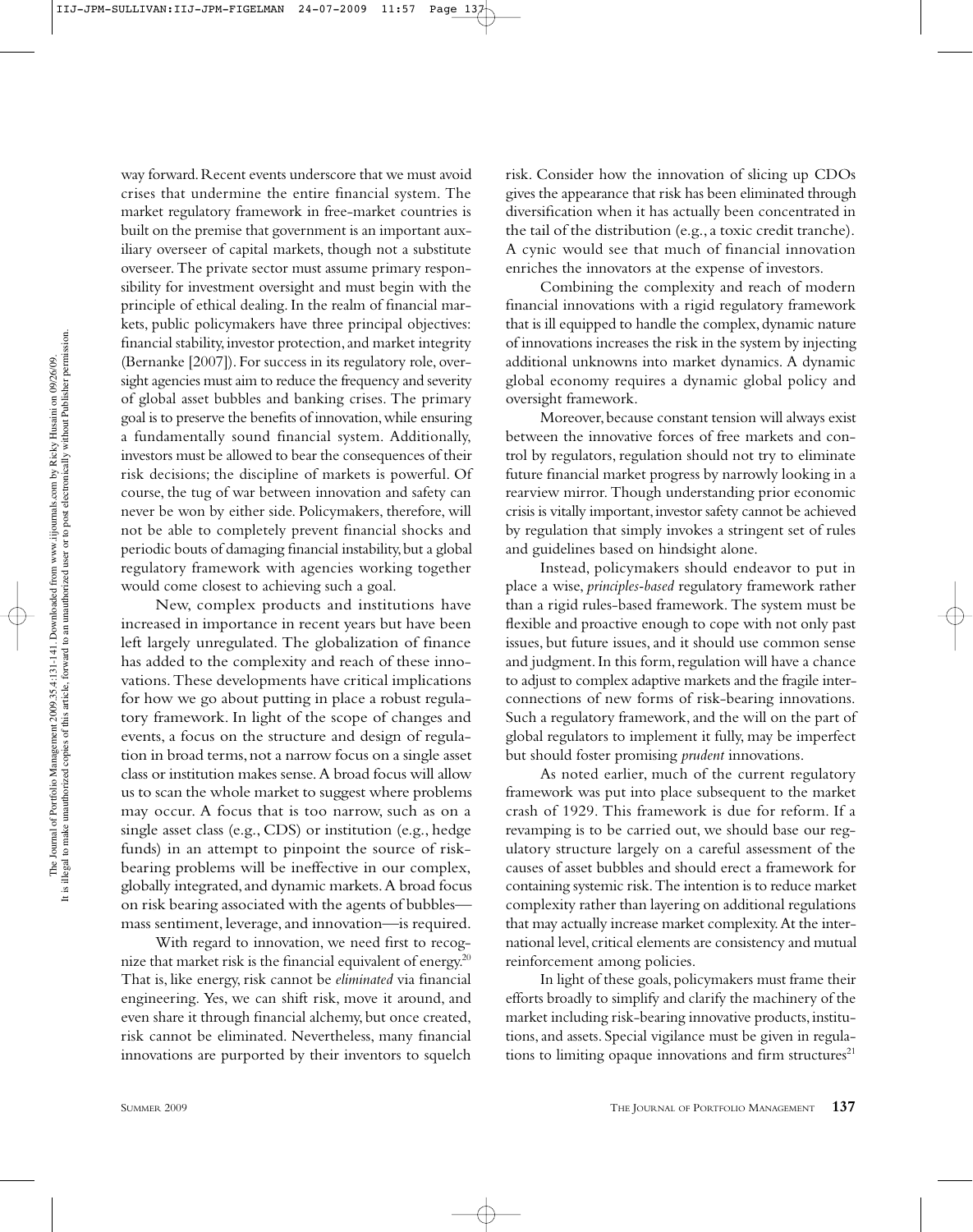as well as speculative leverage because of their destructive effects. Specifically, our oversight framework must strive to be guardians of financial stability. Implementing the following suggestions should go far toward reducing future shocks that cascade through our financial system:<sup>22</sup>

- Increasing transparency in all corners of the market must play a critical part in new regulation. The embroiled toxic assets of the current economic crisis were hidden assets. Transparency is necessary for market participants to assess the risk and rewards of investments and institutions. Gaining an accurate picture means wide dissemination of information to all parties and elimination of the problem of asymmetrical information. Because of the conflicts of interests inherent in principal-agent relationships, the opacity of products and institutions must be laid to rest by way of mandating open books. Oversight applied to only portions of the market (e.g., excluding hedge funds) will be ineffective.
- Transparency can be improved by the construction of exchanges and clearinghouses to handle various types of complex OTC derivatives.<sup>23</sup> In this effort, regulators and investors should look beyond the CDS market to include other sectors, such as currencies and commodities. Only in this way can we monitor an institution's full market exposure and ensure that necessary collateral is in place to cover its trade-related obligations.<sup>24</sup> By clearing and settling trades, clearinghouses would limit risk to the larger financial system from any single firm. Given that CDS instruments are more an insurance contract than a swap contract, such instruments should be allowed to be owned only by those who own the underlying bonds, not by others who wish only to speculate against a firm or a country.
- Full transparency unambiguously requires that all financial institutions, including hedge funds, should be subject to registration and oversight. As part of oversight, audit and custodial processes for investment organizations, regardless of size, must be taken seriously. In the U.S., auditors must pass muster with the Public Company Accounting Oversight Board. Due diligence must not be pushed aside in favor of hope.
- With the interconnectedness of markets, regulators and investors need to work continuously to identify the greatest risks to the financial system and focus oversight resources on those areas. It is unlikely that market crises can be eliminated entirely, however, a

wise framework should provide for a global network of systemic-risk regulators charged with preventing bubble escalation through an ongoing assessment of global risk, leverage, and liquidity. This network of systemic-risk regulators should oversee all financial institutions determined to be systemically important, including banks, broker/dealers, hedge funds, insurance companies, and others. The market-stability regulators would also have the authority to monitor these financial firms and any affiliated firms, and to ensure that financial firms have sufficient capital in place to reduce the risks they pose to the financial system. Excessive economic leverage and speculation in the global markets can be tamed through ongoing oversight and enforcement of high international risk standards. Given the impact of the unregulated socalled shadow banking system (Sullivan [2008]), with its significant leverage and liquidity implications, we can benefit from better management of the levels of liquidity, financial leverage, and systemic risk in the global capital markets. Monetary policy, alone, is too blunt a tool to be fully effective on this front, a more robust framework is needed.

- Leverage and risk taking are not to be eliminated, but policymakers need to debate, set, and review the proper limits to leverage. At the level of financial institutions, excess leverage might be managed via prudent margin and capital requirements, and at the consumer level, it might be managed by, for example, setting minimum downpayments on home purchases. Proper institutional oversight must seek to manage risk on a system-wide basis because, for example, allowing some financial institutions, such as commercial banks, to shift risks from their books to others with less-stringent capital requirements leads to undesirable macro risk levels. We are reminded, too, that efforts to manage risk must also seek to keep pace with financial innovation.
- More financial market stability is needed than regulation alone can bring to bear. Changes in market mechanisms are needed. One such change would be to alter the incentive structure under which firms now operate. Today, interest paid on debt provides a corporate tax deduction, but dividends paid on equity do not. Given the dangers of excessive leverage, incenting firms to use debt versus equity makes no sense. Why not simply level the playing field?25
- We must resolve the "too big to fail" issue that permeates our financial system. Perhaps if it's too big to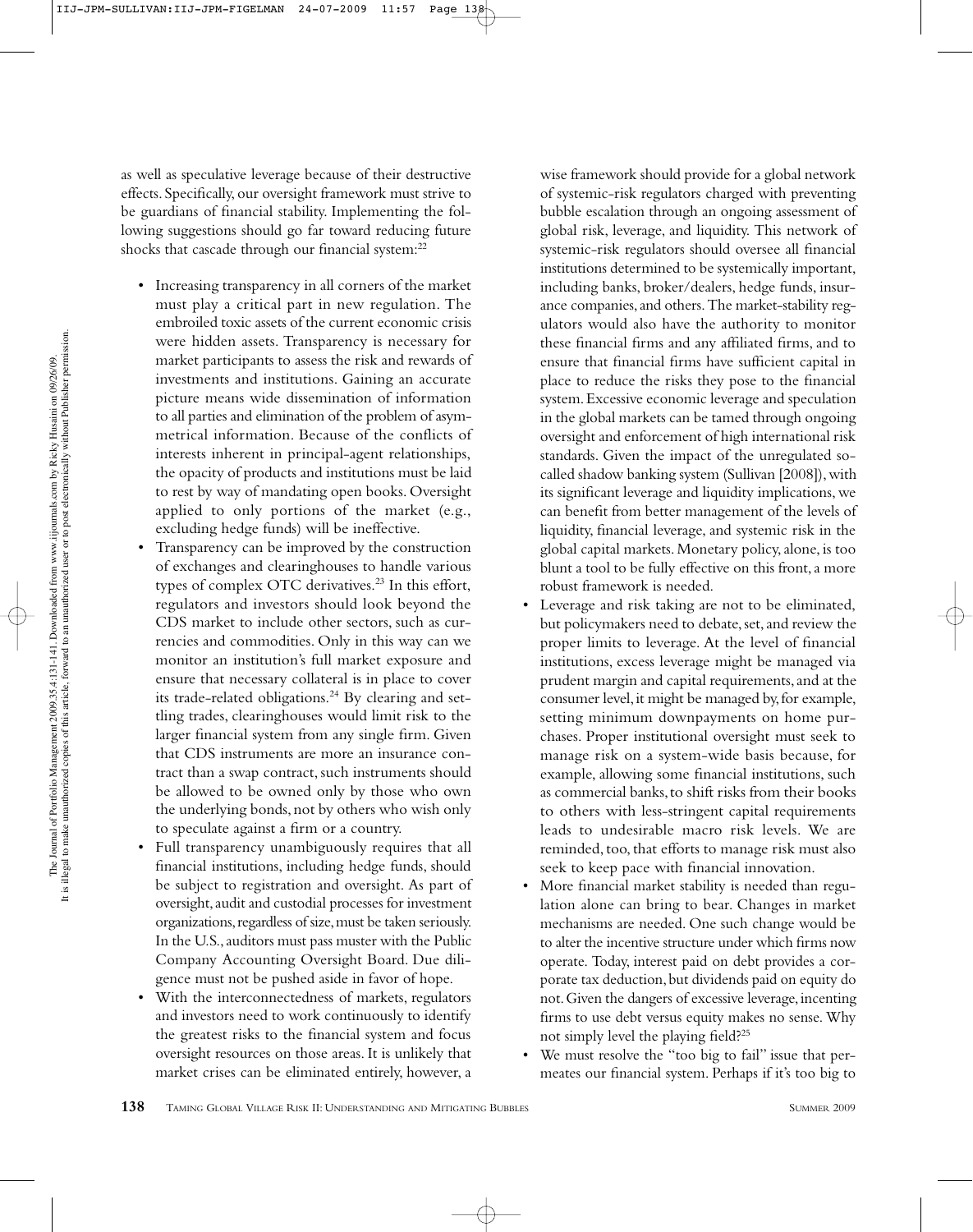fail, it's just too big. Looking forward, one way to govern size might be to impose capital requirements that vary with firm size. The bigger the financial firm, the greater the mandatory capital requirements ratio. This approach would automatically regulate the size and leverage of any single financial entity, discouraging firms from getting too large and implementing too much leverage. Given the interconnectedness of the financial system, however, many smaller players pursuing similar strategies could prove equally disruptive. A strong role for vigilant oversight will still be required. This again suggests a role for a systemic risk–regulator network. Better guardrails are needed to ensure the economy stays on the tracks. Here, we should start with reinstating the Glass-Steagall Act that was largely repealed by Gramm-Leach-Bliley in 1999.

- To mitigate the negative effects of principal-agent conflicts of interests, incentive structures in global financial institutions must be properly aligned. For this reason, hybrid government–private ownership structures, such as the GSE mortgage firms, should be avoided in the future. Existing GSE activities should be spun off to the private sector, but remain under the regulatory umbrella. Financial firm management's gambling for the upside of \$50 million paydays with the public's money must also be stopped. Gamblers must alone bear the consequences of their decisions.
- Part of an intelligent, principles-based regulatory review and oversight process is that innovations and associated investment institutions and products would be fully stress tested before they are made available to the wide marketplace. A wise oversight process would go beyond ferreting out fraudulent agents to include a complete assessment of the risks and benefits of innovations, both initially and ongoing. In practice, the process might work much as the U.S. Food and Drug Administration review process works for innovations in health care. (Or the U.S. Consumer Product Safety Commission might be expanded to alert consumers to dangerous financial products.) Such an organization would be charged with promoting and protecting our financial health by helping safe and beneficial financial products reach the marketplace.
- Policymakers should give serious consideration to structuring more frequent market respites, when appropriate, to sooth investor irrationality and reduce the spread of fear and panic associated with market cascades. Slowing the frenetic pace of markets by way of circuit breakers and market closings can help

to replace panic-induced activity with sound judgment. Providing time for investors to move beyond their emotions can help restore calm during periods of belief-based market volatility.26

#### **CONCLUSION**

Financial markets have provided tremendous public benefits in a variety of ways, but perhaps the most important way is the efficient allocation of capital that leads to widespread improved living standards. If that allocation suddenly becomes directed by investor emotions connected to some new innovation, however, the combination fuels imprudent speculation. Emotion assigns more promise to an innovation than a clearer view would dictate. Capital allocation directed by groupthink and a disregard for risk can quickly become disconnected from reality.

Thomas Jefferson once said, "The price of freedom is eternal vigilance." This article has extended the argument presented in Sullivan [2008] that a holistic and vigilant risk management framework is needed to control market meltdowns and ensuing contagion. Here, we have explored how common features present themselves in disruptive market bubbles and revealed ways to restore long-term market viability. Because the formation of modern capital markets, the interactions of financial innovation, hubris, and leverage have laid the groundwork for market bubbles, a clear understanding of these interactions can suggest better ways forward. We must anticipate and fight the convergence of bubble cocktail ingredients.

A sweeping wave of regulatory intervention appears in the making. But we must be careful. Any regulatory framework comes with unpredictable consequences of its own. Adding complexity and uncertainty of regulatory outcomes to an already complex market reduces our ability to fully understand the various forces governing market dynamics. Meeting these challenges head on is certainly not easy, but we must avoid haphazard responses to the global crisis. The lasting elements of a reformed system begin with a flexible, wise, principles-based regulatory framework that pragmatically balances risks and benefits. Our flexible regulatory framework should be built on a solid understanding of the common elements in bubble formations. A stable capital market foundation also insists on transparency of products and institutions. Finally, proper ethics and independent decision making on the part of investors are critically important. In response to the present global market crisis, we can start with these building blocks to create a solid foundation for stronger capital markets.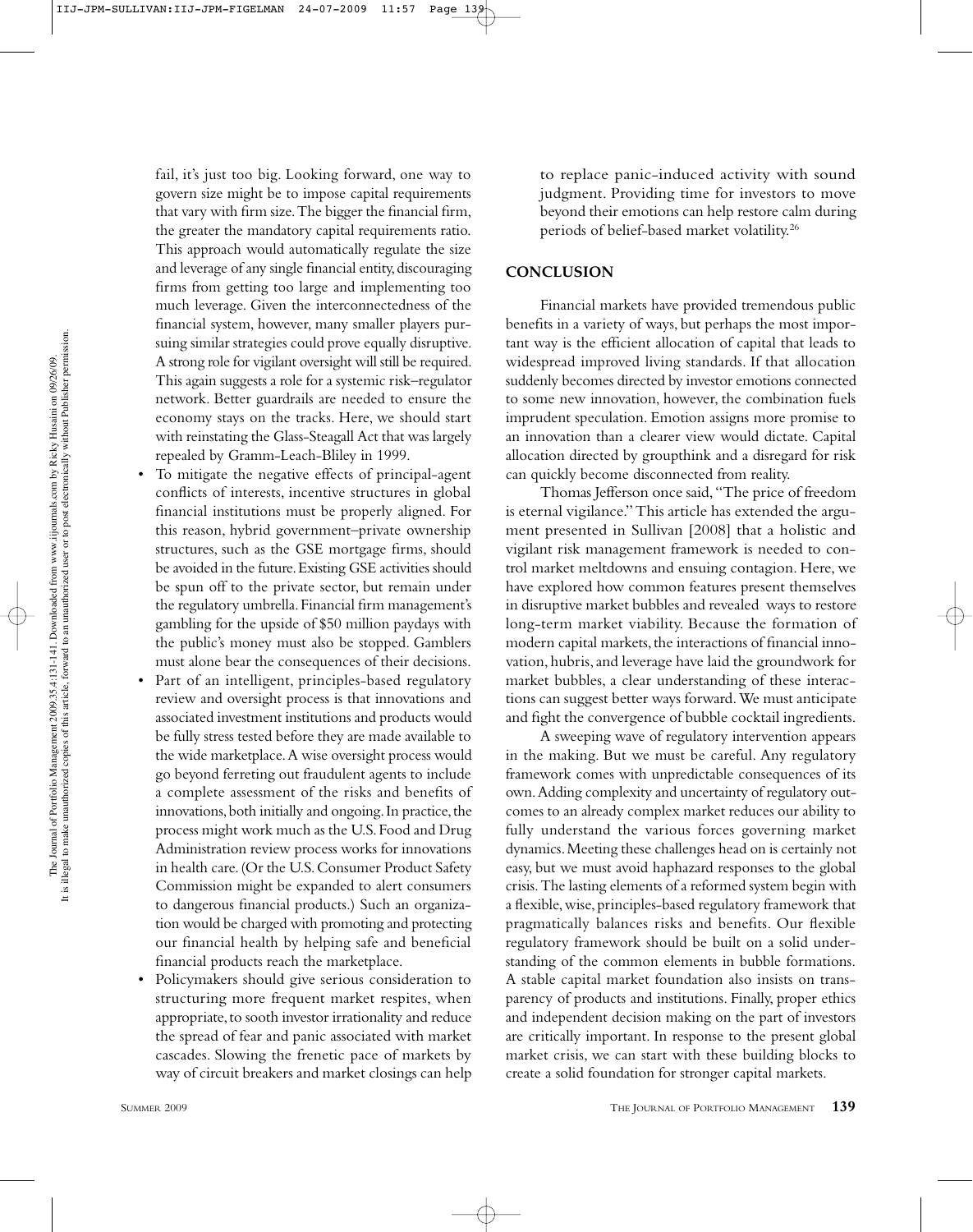#### **ENDNOTES**

This article reflects the views of the author, and does not represent the official views of the author's employer, CFA Institute.

<sup>1</sup>See Shiller's [2005, p. 2] definition of a speculative bubble: "A situation in which news of price increases spurs investor enthusiasm, which spreads by psychological contagion from person to person, in the process of amplifying stories that might justify the price increases and bringing in a larger and larger class of investors, who, despite doubts about the real value of an investment, are drawn to it partly through envy of others' success and partly through gambler's excitement."

2 This article expands on the discussions presented in Sullivan [2008], which examined markets as complex adaptive systems that possess a large number of interactive agents adjusting dynamically to events in unanticipated and nonlinear ways.

3 Equity shares rose from around 150 to 10,000 livres (see Goetzmann and Rouwenhorst [2005, pp. 233–234]). Although history has certainly not dealt kindly with Law, Goetzmann and Rouwenhorst suggested that Law was a financial innovator worth studying more carefully.

4 Goetzmann and Rouwenhorst [2005] discussed how the crisis of 1792 eventually led to the formal establishment of the New York Stock and Exchange Board in 1817.

5 Legislation included the Securities Exchange Act of 1934 (which addressed the secondary market), the Maloney Act of 1938 (which allowed the creation of self-regulating organizations, including the NASD, which is now the Financial Industry Regulatory Authority), the Investment Company Act of 1940 (which regulated investment companies, including mutual funds), and the Investment Advisers Act of 1940 (which required investment advisory registration). The National Housing Act of 1934 created deposit insurance for savings and loans. And later, in 1970, the Securities Investor Protection Act created an insurance fund for customer claims from broker/dealer failures.

6 In the 1980s also came the development of the "junk bond" market. This innovation also got off to a rough start. According to Kindleberger and Aliber [2005], more than half the issues underwritten by innovator Drexel Burnham Lambert had defaulted by the end of the 1980s.

7 The investment community responded to the 1987 market crash with the implementation of circuit breakers to halt trading when a market's decline reaches a pre-specified trigger level and by terminating the use of CPPI.

8 For the interested reader, Lowenstein [2000] presented a full analysis of this fascinating story.

9 A healthy capital market encourages a stream of innovation, and financial innovation brings economic benefits to society. History abounds with innovative financial ideas that fulfill their promises of creating substantial public benefits. The financial revolution that has been going on over the past 300 years includes the development of capital markets, which has brought enormous economic benefits. Capital markets pool and subdivide financial resources and mobilize efficient capital allocation. They also foster improvements in market efficiency and information sharing. The markets provide information on securities prices, and the financial reporting demanded by market participants provides information on governance and information useful in managing and reducing risk.

<sup>10</sup>The creation of government-sponsored enterprises (GSEs)—namely, Ginnie Mae and Freddie Mac—fostered the creation of a securitized residential mortgage market. The first mortgage pass-through securities were issued by Ginnie Mae and Freddie Mac in 1970. Freddie Mac introduced collateralized mortgage obligations in the early 1980s. The mortgage securities volume of the GSEs rose from \$200 billion in 1980 to more than \$4 trillion in 2007 (Bernanke [2007]). Turning what would otherwise be a heterogeneous, illiquid set of residential mortgages into a homogeneous pool of liquid assets via securitization facilitated the development of the mortgage-backed securities market. These new developments effectively lowered the cost of borrowing and made the dream of homeownership easier for millions. Homeownership brings important societal benefits, of course. People wish to live in safe neighborhoods with good schools, libraries, and so on. Encouraging people to take ownership stakes in their homes makes such neighborhoods more likely.

11CDO ratings were often increased to AAA via the purchase of monoline insurance. Monoline insurers guarantee the timely repayment of bond principal and interest when an issuer defaults. They are so named because they provide services to only one industry.

<sup>12</sup>The degree of risk sharing is proportionate to the loanto-value ratio. Mortgages with loans less than 100% of the home value expose both the lender and the borrower to home price declines, and as that percentage falls, the risk-sharing arrangement becomes more constructive.

13Some have suggested that CDSs were called "swaps" rather than "insurance" to avoid the regulatory reserve requirements associated with insurance contracts.

14Lewis [2008] reported that rating agency residential mortgage models had no ability to accept a negative change in real estate prices.

15Jacobs [2009] provided an in-depth review of securitization preceding the current credit crisis.

<sup>16</sup>The list of behavioral considerations was discussed more fully in Sullivan [2008]. Also, a substantial literature on the psychology of asset bubbles exists. See, for instance, Kindleberger and Aliber [2005] and Shiller [2009].

<sup>17</sup>In "speculative leverage," the investment debt cannot reasonably be expected to be repaid via the income stream generated by the asset; that is, investor expectations are disconnected from fundamentals.

18Minsky [1986] codified the insights of Keynes into a financial instability hypothesis that suggests financial instability